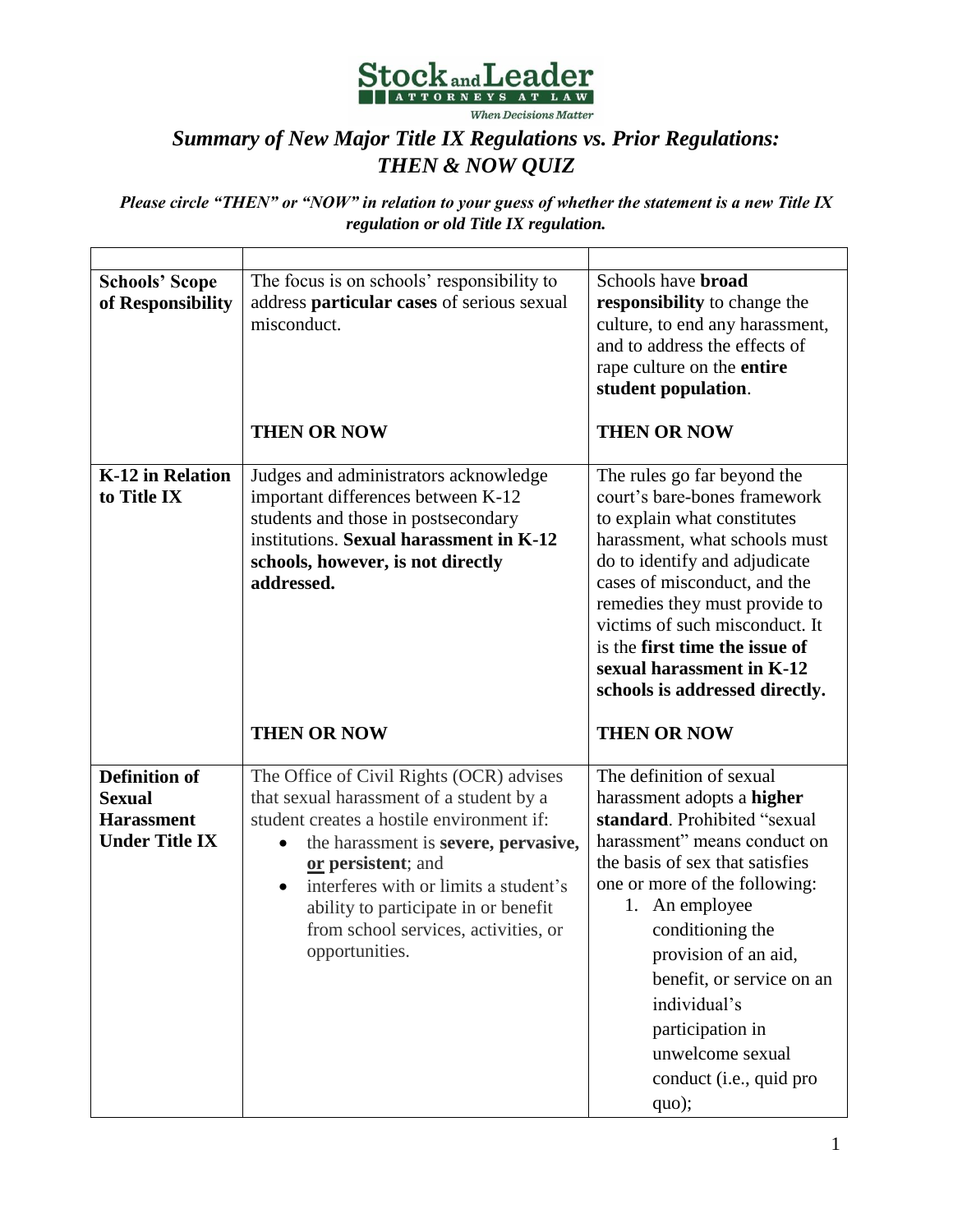

**When Decisions Matter** 

|                 |                                                                                       | 2. Unwelcome conduct                                       |
|-----------------|---------------------------------------------------------------------------------------|------------------------------------------------------------|
|                 |                                                                                       | determined by a reasonable<br>person to be so severe,      |
|                 |                                                                                       | pervasive, and objectively                                 |
|                 |                                                                                       | offensive that it                                          |
|                 |                                                                                       | effectively denies a                                       |
|                 |                                                                                       | person equal access to an                                  |
|                 |                                                                                       | education program or                                       |
|                 |                                                                                       | activity (i.e., hostile                                    |
|                 |                                                                                       | environment); or                                           |
|                 |                                                                                       | 3. Sexual assault (as defined                              |
|                 |                                                                                       | by Clery Act), or "dating                                  |
|                 |                                                                                       | violence," "domestic                                       |
|                 |                                                                                       | violence," and "stalking"                                  |
|                 |                                                                                       | (as defined by Violence                                    |
|                 |                                                                                       | <b>Against Women Act</b>                                   |
|                 |                                                                                       | (VAWA)).                                                   |
|                 |                                                                                       |                                                            |
|                 | <b>THEN OR NOW</b>                                                                    | <b>THEN OR NOW</b>                                         |
| "Program or     | Shools must respond when harassment                                                   | Schools must "process all                                  |
|                 |                                                                                       |                                                            |
|                 |                                                                                       |                                                            |
| Activity"       | occurs "in the school's education program                                             | complaints of sexual violence,<br>regardless of where the  |
|                 | or activity." For K-12 purposes, the                                                  | conduct occurred, to                                       |
|                 | definition of "program or activity" is                                                | determine whether the conduct                              |
|                 | "locations, events, or circumstances over<br>which the school exercised substantial   | had continuing effects on                                  |
|                 | control over both the respondent and the                                              | campus."                                                   |
|                 | context in which the sexual harassment                                                |                                                            |
|                 | occurs" (e.g. campus, field trips, athletic                                           |                                                            |
|                 | events, conferences, etc.).                                                           |                                                            |
|                 |                                                                                       |                                                            |
|                 | <b>THEN OR NOW</b>                                                                    | <b>THEN OR NOW</b>                                         |
| Designating a   |                                                                                       |                                                            |
| <b>Title IX</b> | The regulations require that recipients not<br>only designate but also "authorize" an | Title IX regulations require<br>recipients to designate an |
| Coordinator     | individual to coordinate the recipient's                                              | employee to coordinate the                                 |
|                 | compliance efforts.                                                                   | recipient's efforts to implement<br>the law.               |
|                 | <b>THEN OR NOW</b>                                                                    | <b>THEN OR NOW</b>                                         |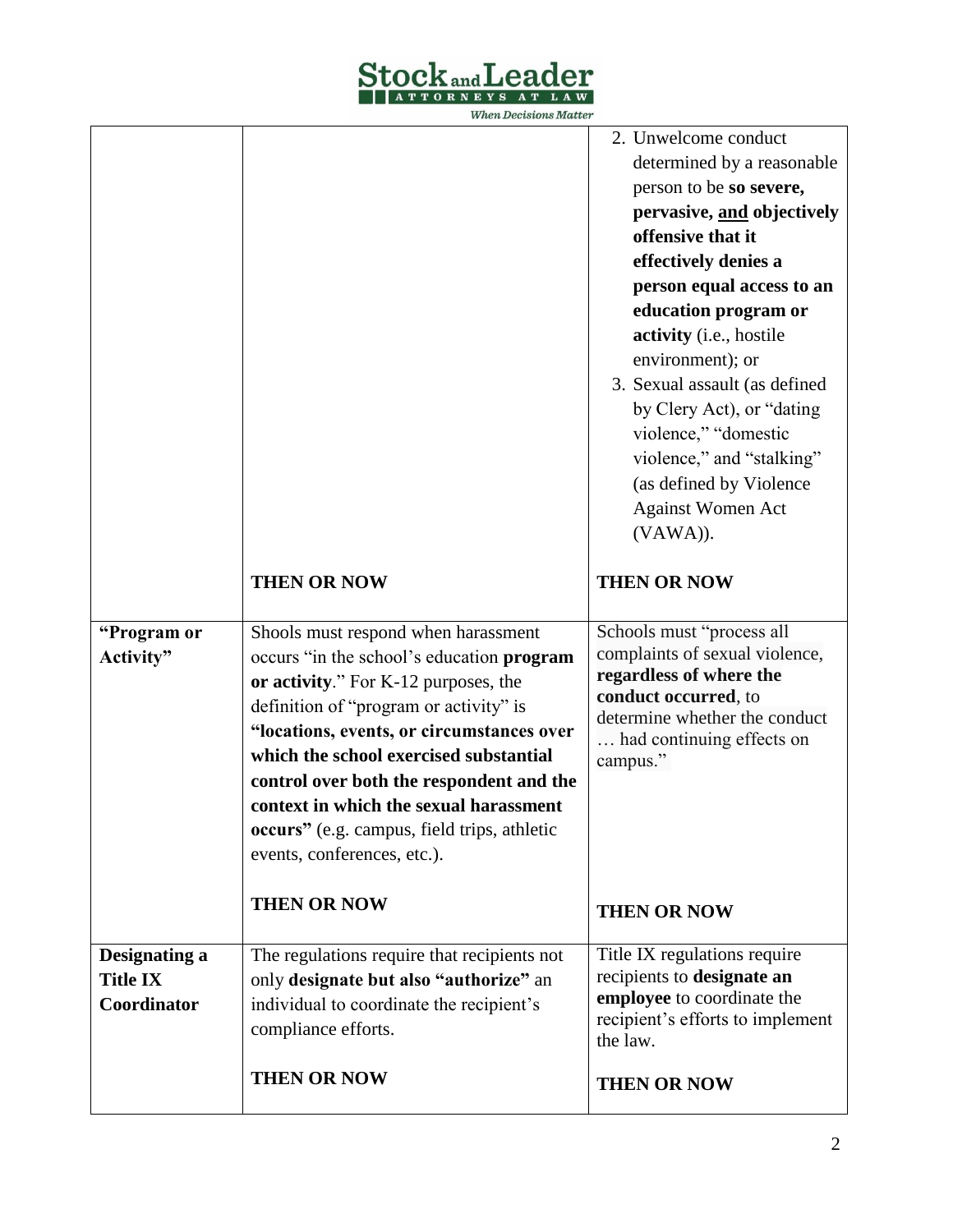

 $\label{thm:1} When\ Decisions\ Matter$ 

| Who Can        | Sexual harassment is to be reported by a      | The regulations protect K-12      |  |  |  |
|----------------|-----------------------------------------------|-----------------------------------|--|--|--|
| <b>Report?</b> | "responsible employee." A responsible         | students by requiring             |  |  |  |
|                | employee includes any employee: who has       | elementary and secondary          |  |  |  |
|                | the authority to take action to redress       | schools to respond promptly       |  |  |  |
|                | sexual violence; who has been given the       | when <i>any</i> district employee |  |  |  |
|                | duty of reporting incidents of sexual         | has notice of sexual              |  |  |  |
|                | violence or any other misconduct by           | harassment (teachers, guidance    |  |  |  |
|                | students to the Title IX coordinator or other | counselors, bus drivers, etc.).   |  |  |  |
|                | appropriate school designee; or whom a        |                                   |  |  |  |
|                | student could reasonably believe has this     |                                   |  |  |  |
|                | authority or duty.                            |                                   |  |  |  |
|                |                                               |                                   |  |  |  |
|                |                                               |                                   |  |  |  |
|                |                                               |                                   |  |  |  |
|                |                                               |                                   |  |  |  |
|                |                                               |                                   |  |  |  |
|                |                                               |                                   |  |  |  |
|                |                                               |                                   |  |  |  |
|                |                                               |                                   |  |  |  |
|                |                                               |                                   |  |  |  |
|                |                                               |                                   |  |  |  |
|                |                                               |                                   |  |  |  |
|                | <b>THEN OR NOW</b>                            | <b>THEN OR NOW</b>                |  |  |  |
|                |                                               |                                   |  |  |  |
| <b>Actual</b>  | Schools will be held responsible for          | Schools are held responsible for  |  |  |  |
| Knowledge      | addressing a complaint if they have "actual   | addressing a complaint and are    |  |  |  |
|                | knowledge" that an offense occurred, a        | required to intervene if they     |  |  |  |
|                | higher bar than under the old guidance.       | "reasonably" should have          |  |  |  |
|                | "Actual knowledge" means a mandated           | known about a violation.          |  |  |  |
|                | reported has notice of "sexual harassment     |                                   |  |  |  |
|                | or allegations of sexual harassment." In the  |                                   |  |  |  |
|                | K-12 context, all employees are mandatory     |                                   |  |  |  |
|                | reporters. A school cannot be liable for      |                                   |  |  |  |
|                | failing to respond to known allegations of    |                                   |  |  |  |
|                | harassment unless it acts with "deliberate"   |                                   |  |  |  |
|                | indifference," defined as actions that are    |                                   |  |  |  |
|                | "clearly unreasonable in light of the known   |                                   |  |  |  |
|                | circumstances."                               | <b>THEN OR NOW</b>                |  |  |  |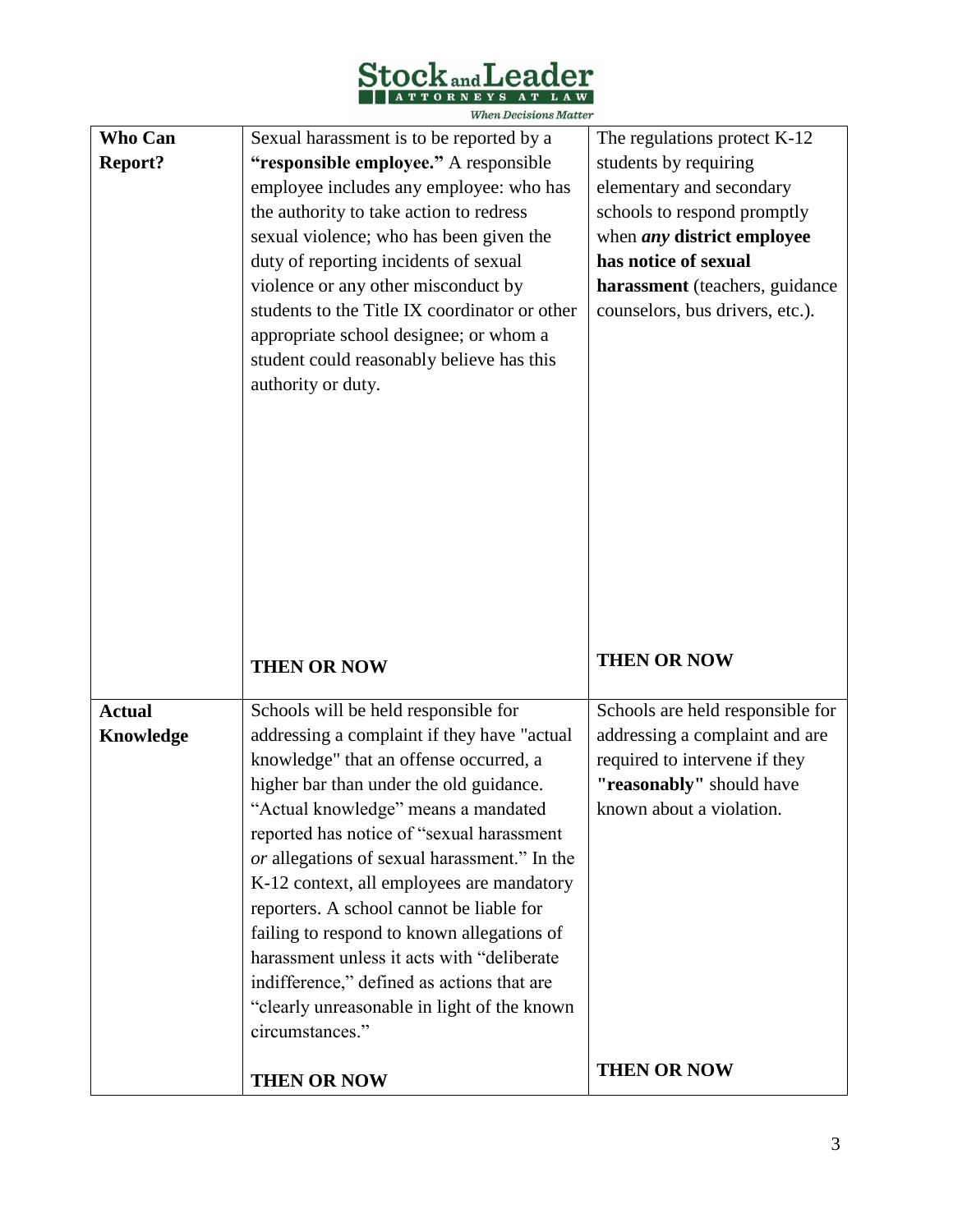

 $\label{thm:1} When\ Decisions\ Matter$ 

| <b>Standard of</b><br><b>Evidence</b>  | Schools are required to select one of two<br>standards of evidence, the preponderance<br>of the evidence standard or the clear and<br>convincing evidence standard—and to<br>apply the selected standard evenly to<br>proceedings for all students and employees,<br>including faculty.<br><b>THEN OR NOW</b>                                                                                                                                                                                                                                    | Schools must use a<br>preponderance of the<br>evidence standard (i.e., it is<br>more likely than not that sexual<br>harassment or violence<br>occurred).<br><b>THEN OR NOW</b>                                                                                                                                           |
|----------------------------------------|--------------------------------------------------------------------------------------------------------------------------------------------------------------------------------------------------------------------------------------------------------------------------------------------------------------------------------------------------------------------------------------------------------------------------------------------------------------------------------------------------------------------------------------------------|--------------------------------------------------------------------------------------------------------------------------------------------------------------------------------------------------------------------------------------------------------------------------------------------------------------------------|
| Investigative<br><b>Requirements</b>   | There are no requirements on schools to<br>share exculpatory evidence with the<br>accused student, nor to document any<br>exculpatory evidence that a Title IX<br>investigator might have uncovered.<br><b>THEN OR NOW</b>                                                                                                                                                                                                                                                                                                                       | After a student reports an<br>assault or a harassment covered<br>by Title IX, the school must tell<br>the students involved and their<br>parents in writing about the<br>allegations and the entirety of<br>the evidence that is gathered.<br><b>THEN OR NOW</b>                                                         |
| <b>Hearings</b>                        | There is a requirement that colleges and<br>universities hold live hearings with cross-<br>examination in sexual harassment<br>disciplinary proceedings. OCR recognizes<br>the importance of cross-examination in<br>determining the truth and requires schools<br>that use hearings to permit some form of<br>questioning of the accuser, but does not<br>require allowing a lawyer or an advocate<br>for the accused to conduct that questioning.<br>The requirement of live hearings does<br>not apply to elementary and secondary<br>schools | Schools are strongly<br>discouraged from permitting an<br>accused student from directly<br>cross-examining his accuser.<br>Since most<br>schools <i>also</i> prohibit the lawyer<br>for an accused student from<br>questioning the witness, this<br>effectively means that OCR<br>discourages all cross-<br>examination. |
|                                        | <b>THEN OR NOW</b>                                                                                                                                                                                                                                                                                                                                                                                                                                                                                                                               | <b>THEN OR NOW</b>                                                                                                                                                                                                                                                                                                       |
| "First<br>Response"<br><b>Protocol</b> | The regulations establish a "first response"<br>protocol on the part of the Title IX<br>coordinators. Specifically, if anyone reports                                                                                                                                                                                                                                                                                                                                                                                                            | "First response" protocol is not<br>necessary.                                                                                                                                                                                                                                                                           |

٦